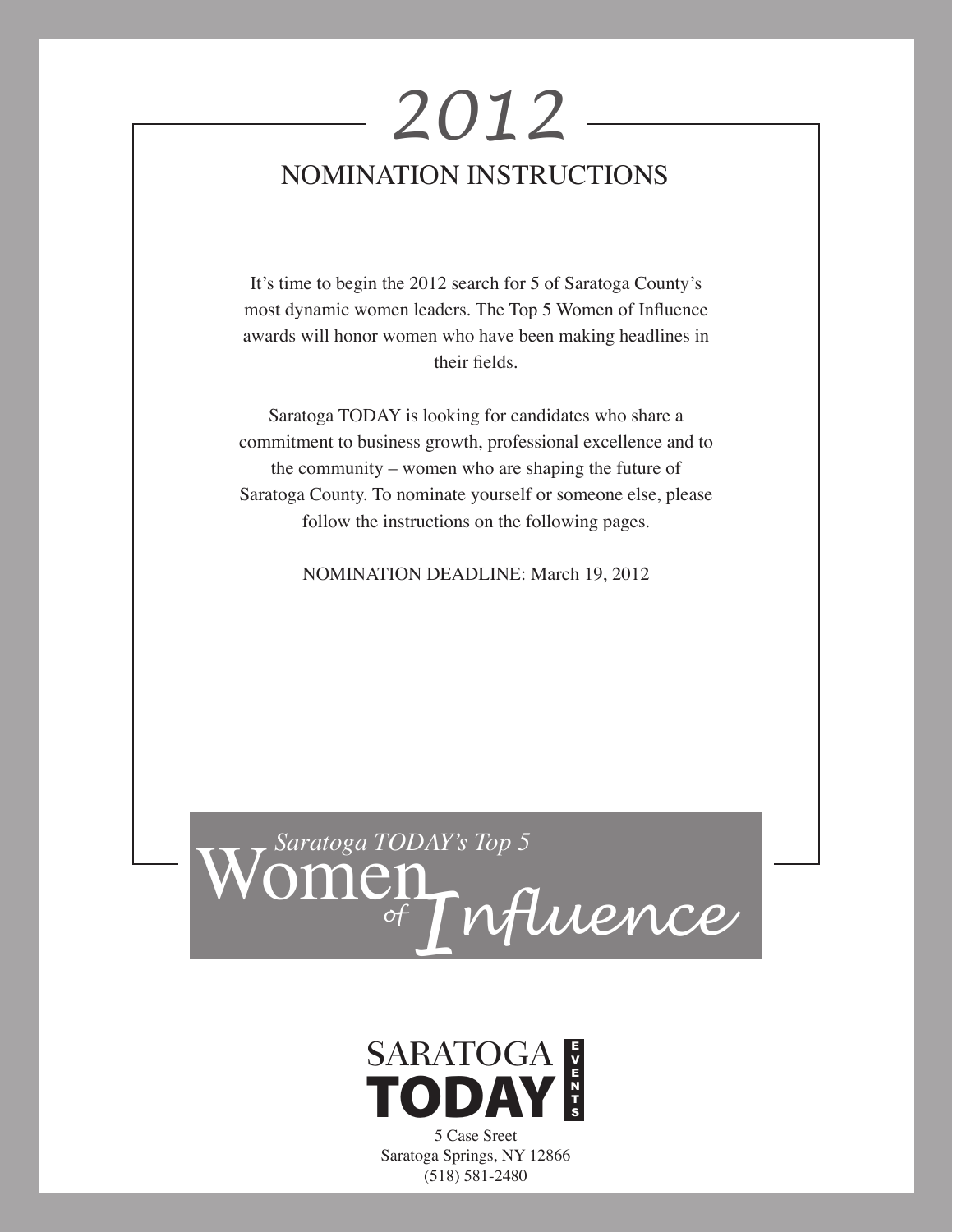

# *Nomination Instructions*

# *2012*

### **SELECTION CRITERIA**

Entries must meet initial selection criteria to be considered for an award.

- Must be a female resident of Saratoga County or employed in Saratoga County
- May be self-nominated or nominated by another person
- Cannot be a member of the judges' panel or a member of the judges' immediate family
- The focus of the Top 5 Women of Influence Award is to honor women who stand out or excel in their areas of expertise.

### **COVER PAGE**

Each nomination should include a cover page. Please include as much of the following information as possible, in the order presented.

- 
- Current position Title
- 
- 
- Daytime phone number
- Email address
- Length of employment
- Size of organization
- Whether she is an owner or co-owner information holds no weight in
- Marketing/PR contact name and email

### Nominee Nominator

- Name Name
	-
	- Company Company
	- Address Daytime phone number

Please note that the nominator's of the organization the judging process.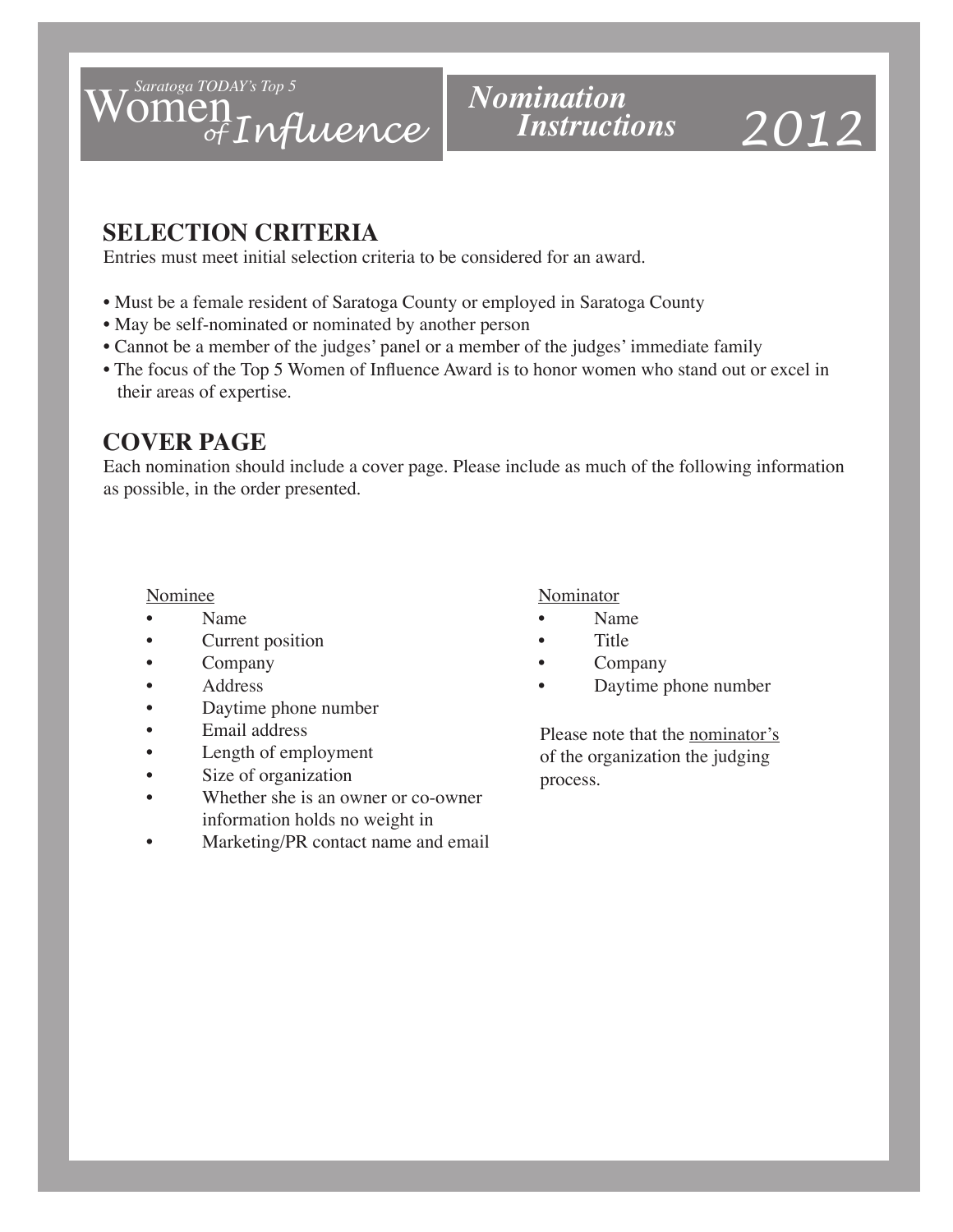

# *2012*

## **BIOGRAPHICAL PROFILE**

The judges will concentrate on three areas with particular emphasis on recent accomplishments.

Ideally, nominations will include information from all three categories below, using all headings (I, II, III) as illustrated. Under each heading we have included a sample outline to help you begin the process.

### I. PROFESSIONAL ACCOMPLISHMENTS

This is the individual's level of achievement within her company, industry and economic region. Examples may include but are not limited to:

- A description of the nominee's most significant professional accomplishments
- Organization where nominee works and has worked, important dates, titles and responsibilities
- Licenses, degrees (please list names of universities/institutions), areas of professional expertise
- Honors and awards (list dates, etc.)
- Special skills and abilities

### II. COMMUNITY INVOLVEMENT

List past and present community involvement activities in which the nominee and/or her business is or has been involved and describe the extent of the involvement. Examples may include but are not limited to:

- Honors and awards received (list dates, nature of award, etc.)
- Past and/or present active involvement in community organizations where the nominee has made a significant difference. Explain the nature of involvement and list dates of involvement, contact person and phone number.

### III. ADVOCACY FOR WOMEN

Demonstrate individual's impact and success within her company, industry and economic region as it relates to but is not limited to:

- Supporting personal or professional growth
- Roles in decision-making and extent of these roles
- Demonstration of positive growth trends, programs, products/services, profits
- Examples of professional creativity and innovation
- Overcoming professional obstacles

Cover the above areas with sufficient detail while remembering the two-page limit.